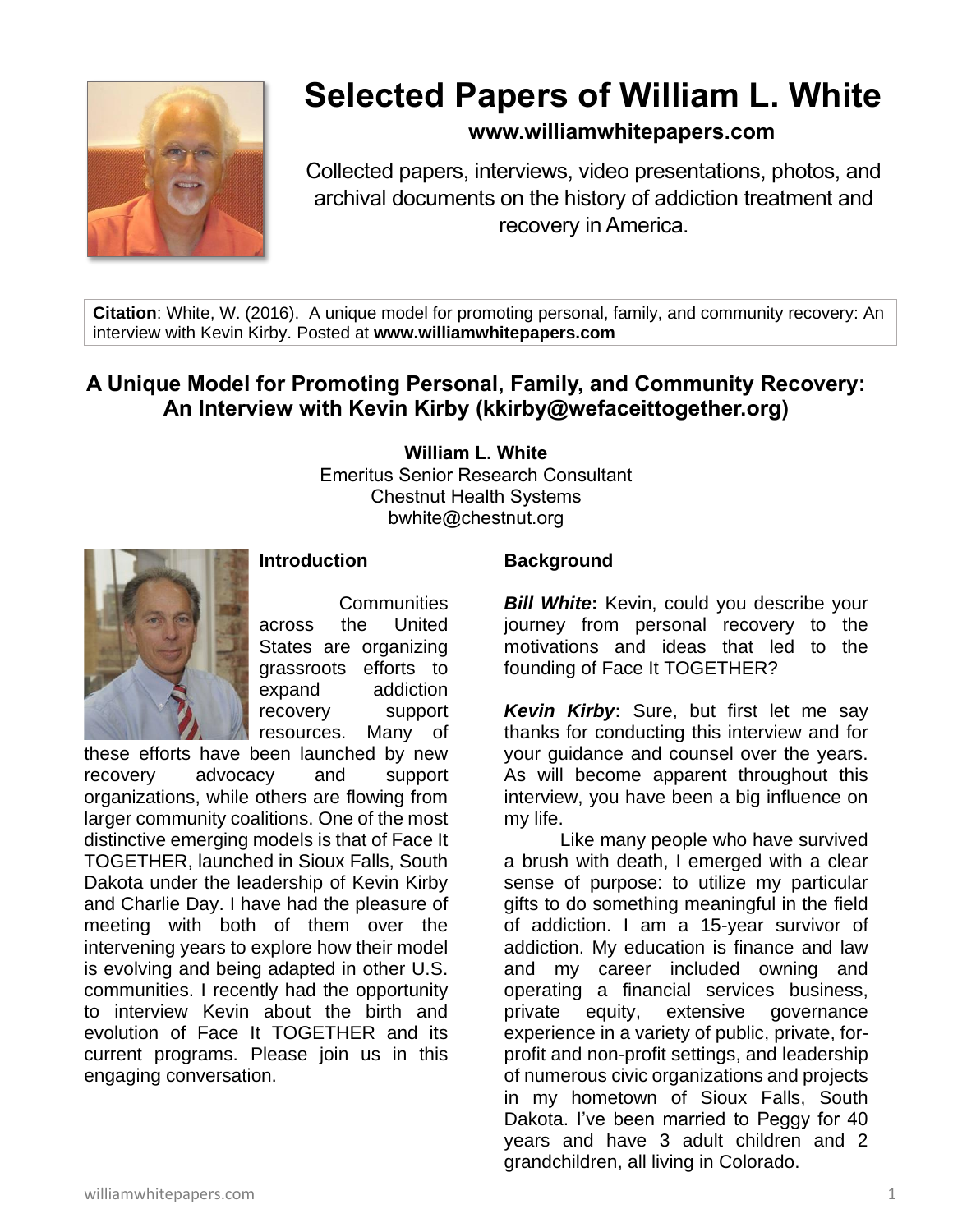In the late '90s, I was a success by any secular measure. I had success in business, was chairing or serving on numerous boards of directors and had a stable and fulfilling family, stature in my community, and a second home and all the toys and trappings of wealth. But inside I was dying a slow death. I had been getting increasingly depressed and anxious. I wondered if I was crazy. Things that used to interest me no longer did. I felt utterly alone, absolutely incapable of trusting anybody with my inner secret. On the outside, I was a perfectionist, making sure that nobody would ever know the real me. As these feelings intensified, I relied on alcohol to keep up the charade. I am living proof of the old adage that liquor was but a symptom of my difficulties – I had to get down to causes and conditions.

In 2000, my act was nearing its end. I was consuming so much alcohol, trying for the perfect balance, that it too started to contribute to my challenges. Eventually, my medicine quit working. I was left with a large portfolio of living problems without a remedy of any kind. Finally, it was my idea to try treatment for alcoholism, even though, at the time, I didn't know what alcoholism was or that I had it.

Thus began a 2½-year period of my life that spiraled downward at an accelerating rate. I spent 255 days in four highly regarded residential treatment programs, did a couple of stints in behavioral health facilities and had too many encounters with detox, emergency departments, and intensive care units to count. I lived with suicidal ideations throughout this period and made one suicide attempt. Nobody knew what to do for me, to me, about me -- including me.

Eventually, and because a court determined that I was a danger to myself or others, I was forced to enter a 4½ month extended care program. It was that act of being ordered to do something that set in motion a remarkable transformation. Up until that time, I had been driving the bus, picking which treatment facility I would go to, for how long and what I'd do upon completing the program. I had to be rendered powerless in order to comprehend what powerlessness meant. The moment I learned that a process had begun over which I had no control, my recovery journey took on a whole new look. It was as if a tremendous weight had been removed from my shoulders. I was no longer in charge. I went into the extended care program as a sponge, soaking up everything I could. It was an incredible opportunity of which I took full advantage.

It was during that last treatment episode when it started to become clear to me that I should use my gifts to do something meaningful in the addiction field. I started by returning to my community, surrounding myself with seasoned recovery community veterans, forming a non-profit organization, Tallgrass Recovery, and identifying and meeting the unmet needs of my community. We started with transitional homes and eventually added a residential, 12-step immersion model. That organization and its facilities and programs are thriving today, though I no longer have any formal affiliation with them.

As positive as that experience was, I got the distinct impression that I hadn't yet found my niche. The longer I worked in the addiction field, the more I realized it was barely scratching the surface of the problem. I learned that addiction is clearly our nation's most significant health and societal challenge, that the vast majority of those who need help don't get it and that the service delivery system we've inherited is broken, treating the chronic disease of addiction with episodic care. Then I knew I had to be part of a bigger solution.

I looked around. I searched for something like Susan G. Komen for the Cure, a national organization with grassroots affiliates that has been an important catalyst, changing virtually everything we think and do about breast cancer in this country. What I found were three distinct fields of addiction, treatment, and recovery, each terribly fragmented and fraught with competition, inconsistencies, unsubstantiated claims, public sector dependency, and endless debates about almost everything. In my view, there was no world-class organization with national aspirations designing and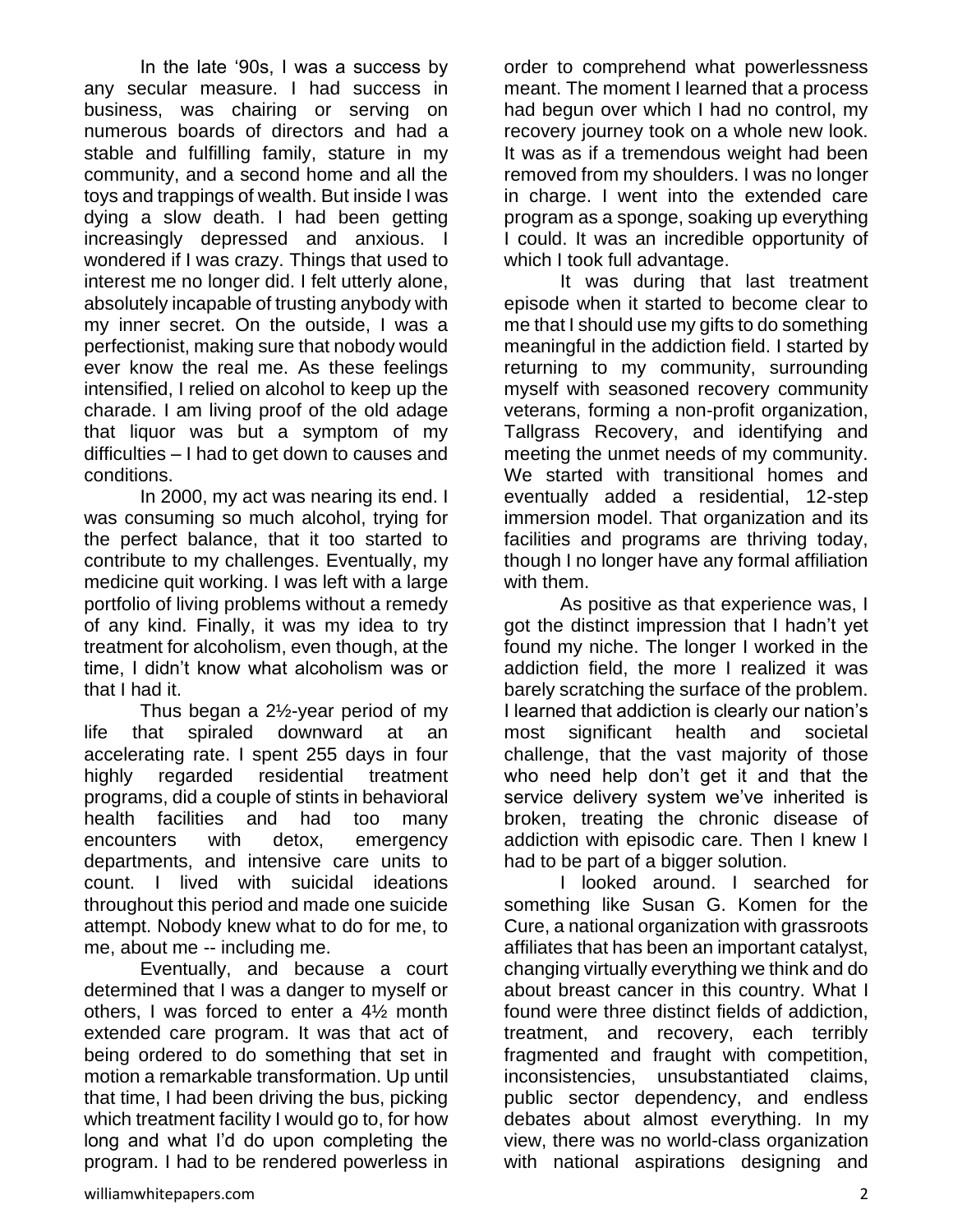executing real and meaningful solutions to our nation's biggest problem.

That's what we've worked to create in [Face It TOGETHER.](http://www.wefaceittogether.org/) Today, we are essentially outsiders looking in, advancing comprehensive, sustainable solutions to addiction. We've spent the last several years doing what entrepreneurs do. We have availed ourselves of all that is known in fields as diverse as health care, population health, the health insurance market, employer wellness, and chronic disease management programs, addiction treatment, the emerging science of peer-based recovery supports, social movements, communications, community activation, technology platforms, data analytics, and more. We've also worked collaboratively with strategic partners to invent, prove, and commercialize products and services to accomplish our mission. We have built a national model for grassroots application in communities across the country. We've created the elusive template, in the form of a very comprehensive playbook, that now provides the road map and tools that communities need to solve addiction, all in one place.

*Bill White***:** By way of background, describe the state of addiction care in Sioux Falls, South Dakota, when you began this effort.

**Kevin Kirby:** I think my community was pretty typical. We had an assortment of conventional in-patient and outpatient treatment providers, counselors, and the like that, collectively, were missing 90% of the market year after year, and those who were providing services were not being held accountable for outcomes. This is not an indictment of the people delivering services. Many of them are good friends of mine. It is a commentary on the brokenness of our nation's service delivery system. And, just like everywhere else, addiction was being ignored by health care, and employers were generally out to identify and remove those who suffered, rather than help them. Again, not an indictment of anybody. Until then there had never been a compelling business case for health care to be in the addiction management business or for employers to

treat addiction just like any other health issue.

*Bill White:* Describe the planning process that was involved in launching Face It TOGETHER.

*Kevin Kirby***:** It was 2007 when I first reached out to you. Having read just about everything you'd ever written, especially on the topics of Recovery Oriented Systems of Care and Recovery Community Organizations, I distinctly remember asking you to send me the template for community transformation. If memory serves me right, you kind of chuckled. It didn't exist.

We started by following your advice about orchestrating an inclusive, grassroots, big tent approach to bring virtually every sector of our community together to imagine what it would look like if we really believed addiction was a chronic disease. I knew if I could just tap into my community's rich legacy of leadership, vision and generosity, it would step up to the plate with new and innovative solutions.

I wasn't disappointed. Leaders from virtually every sector were there - employers, health care, social services, the recovery community, treatment, counseling, education, the mayor and other public officials, criminal justice, public health, faith, and others. We recruited seasoned experts and facilitators in the form of Jim Wuelfing, Phil Valentine and Cheryle Pacapelli to join us for one full Saturday each month for seven months; literally thousands of man hours dedicated to the process. It was an awe-inspiring effort that quickly focused on the design of solutions.

The most visible manifestation of this process was the creation of what today is [Face It TOGETHER Sioux Falls](http://www.faceitsiouxfalls.org/) (FITSF). Its mission is, quite simply, to get addiction sufferers well and its vision is a community that has solved the disease of drug and alcohol addiction. Bold on both counts for sure. As we'll get to later, it's basically an RCO on steroids. It does what conventional RCOs do but it reaches every community sector and sustains itself by delivering value to community stakeholders.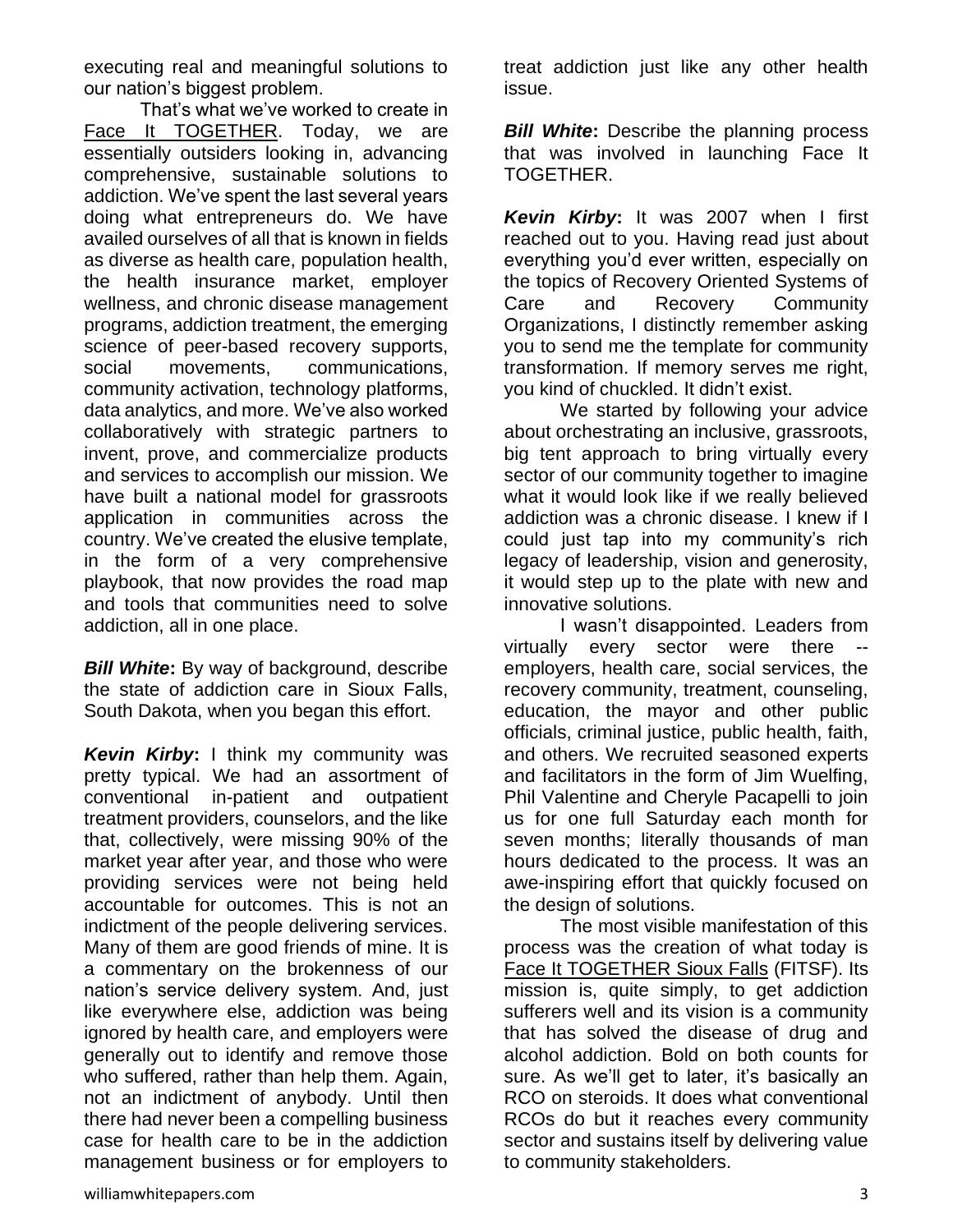These days, as I'm speaking about our model in communities across the country, I often say, "In order to solve this community's most pressing health and societal challenge, only one thing needs to change: everything." I'm convinced that communities can solve addiction, not by throwing more money at fatally flawed systems (by building bigger jails or polishing up old, broken down machinery), but by making a collective, community-wide declaration that business as usual is over and every community sector is committed to being part of a real solution.

*Bill White***:** What have been some of the key historical milestones in the development of Face It TOGETHER?

*Kevin Kirby***:** Easily, the most important milestone in our history was what Carl Jung would call a synchronicity -- the unlikely partnership forged between my co-founding partner, Charlie Day and me. Charlie's background includes being a partner at one of the nation's leading public accounting and consulting firms, a practice he parlayed into a specialty on health care mergers and acquisitions. Charlie had only been in town for a couple of years when our paths crossed. He had been hired by a regional integrated health care delivery system for a short-term stint in a senior finance position. He graciously agreed to help me out with some governance and management issues at Tallgrass Recovery. In so doing, he gave me the liberty to bury myself in research, all of which culminated in the creation of Face It TOGETHER. Then he never left town. Even after his health care work, he made a commitment to me and to the ideas that were starting to surface. Nearing the final chapter in his distinguished career, he was intrigued about the possibility of being part of something special. In Charlie's case, what really pulled at him was the impact of addiction on children.

Charlie was really the first to think in terms of monetizing recovery from addiction. What we mean by that is identifying those with a financial stake in solving the problem. then designing products and services to

value. So when the planning process was underway in Sioux Falls, Charlie worked with his friends in the health care and payor markets to identify a group of about a dozen employers most likely to be interested in incorporating new and innovative ideas around addiction into their already existing chronic disease management and/or wellness programs. We affectionately refer to these employers today as the low hanging fruit. At Charlie's urging, they were the inventors of what is still the heart of our model -- the Workplace Initiative. Today there are 35 employers representing about about a third of the local workforce participating in this effort. Other milestones relate specifically to

solve those problems in order to deliver

the success of our first affiliate in Sioux Falls. They represent what we believe to be several firsts for any recovery organization. This includes our award-winning, researchbased community awareness program, which launched in 2011 and set new standards for messaging around addiction as a chronic disease; earning United Way partner agency status in 2013, reflecting our commitment to proving outcomes and their social impact on the community; securing Community Reinvestment Act dollars from banks; and winning the [Bush Prize for](https://www.bushfoundation.org/grantees/face-it-together-sioux-falls-0)  [Community Innovation](https://www.bushfoundation.org/grantees/face-it-together-sioux-falls-0) in 2014. Two other defining milestones were the opening of our state-of-the-art recovery center in 2014, a space that was designed to remove the psychological barriers to getting help; and the development of our Addiction Management Services technology platform, which provides the tools for us to capture invaluable data about how people get well so we can advance this learning in the field.

However, arguably the most important milestone for our Sioux Falls affiliate is its sustainability. As a result of some of the above, it is able to sustain itself year after year with funding almost exclusively from its partners and customers in the private sector.

We've also enjoyed some key milestones for the national organization, Face It TOGETHER. This includes earning recognition from [Ashoka,](http://www.ashoka.org/fellow/kevin-kirby) the world's leading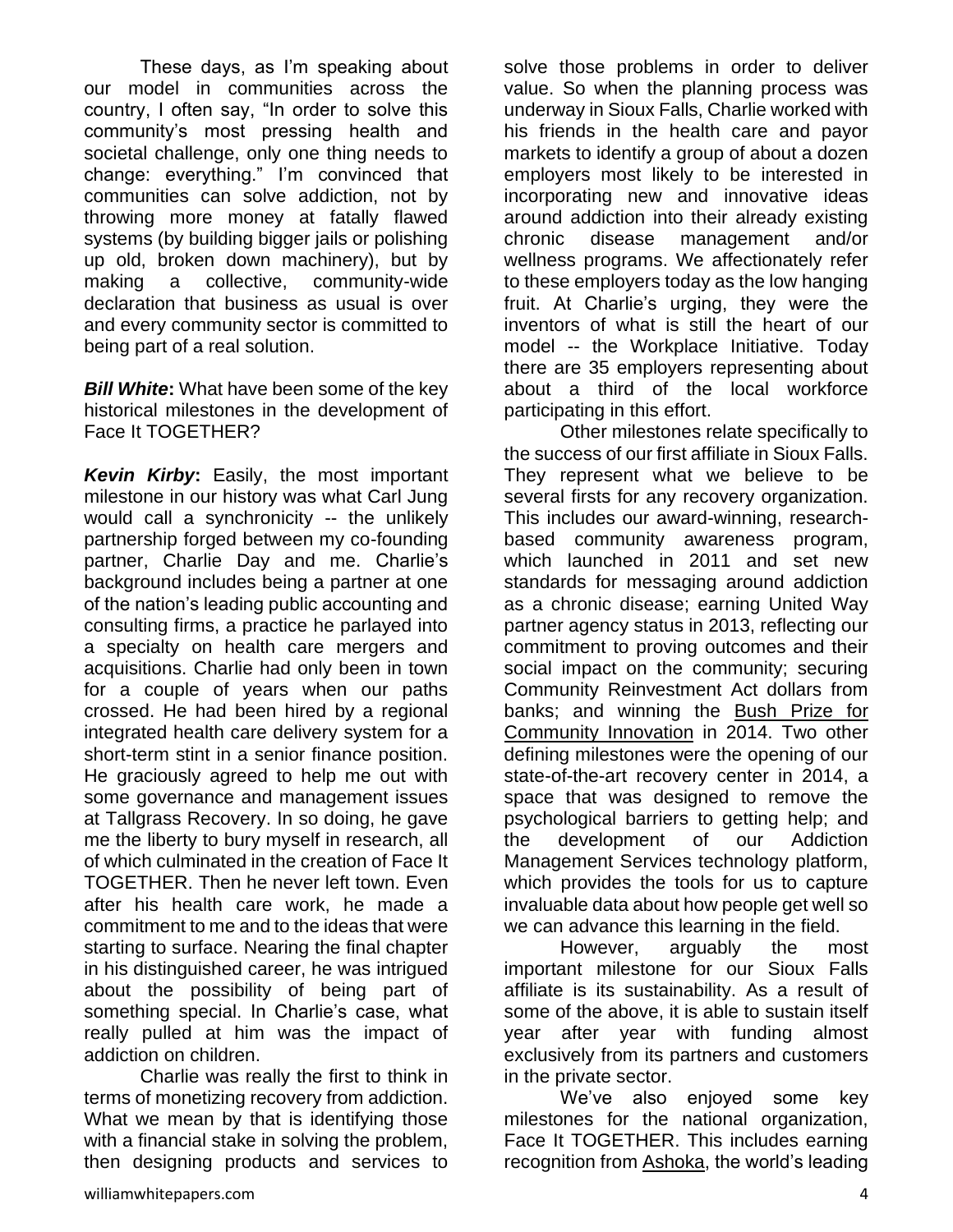international network of social entrepreneurs, and a Bush Fellowship for our own [David Whitesock,](http://www.wefaceittogether.org/why-face-it-together/our-team/david-whitesock) who probably serves as the nation's only Addiction Informatics Officer. We also broke new ground in forging a partnership with a large, integrated health care system to implement our [Addiction Chronic Care Model.](http://www.wefaceittogether.org/what-we-do/mainstream-addiction-care) Most currently, we're in the final stages of scaling our model into four new communities and expect to be in another half dozen or so later in 2016.

## **Face It TOGETHER Operations**

*Bill White***:** How would you define the mission and vision of Face It TOGETHER?

*Kevin Kirby***:** Our vision is bold -- a nation that has solved addiction. Our mission is to get drug and alcohol addiction sufferers well. Face It TOGETHER affiliates share this vision and mission at the local community level. Not surprisingly, we spent a lot of time crafting our vision and mission. Basically, every community has two common problems around addiction -- too few who suffer get the help they need and too few get well. So it's all about quantity and quality. If we are to solve these problems, everything we do must be geared to impact either quantity or quality. While there is certainly some overlap in our portfolio of products, they are collectively designed to 1) remove barriers so dramatically more people will access care; 2) transform the quality of addiction care so sufferers can get well and stay well; and 3) measure outcomes so we know how people get well and can demonstrate value.

*Bill White***:** What do you mean when you say that you are out to "solve addiction"?

*Kevin Kirby***:** As you can probably tell by now, we are very intentional about everything we do. The choice of words in our vision is no exception. The quick answer is "I don't know." We include the word "solved" in our vision not so much because we pretend to have all the answers but rather to convey a sense that we are committed to helping stakeholders shape the answers. Solve is going to mean different things to different people. For somebody suffering from the disease of addiction, solve might mean cessation of consumption or restoration of relationships or a job or successfully managing the disease or remission or maybe even wellness. For family members, solve might mean harm reduction, personal safety or the safety of a loved one. For employers, solve might mean higher productivity, less turnover, few accidents or lower health care costs. For health care providers, solve might mean keeping patients healthier so they don't cycle in and out of costly services. For payors, solve might mean getting people well and keeping them well. For treatment providers, solve might mean delivering evidence-based care and being transparent about outcomes and costs in a new world order of accountable care. For communities, solve might mean a dramatically lower incidence of the disease, reduced demand for social services or reduced criminal justice expense.

A foundational element of our model is to measure all of these and other variables such that over time, we will demonstrate its impact. In the final analysis, solving addiction is going to mean fundamentally changing what we think and do about addiction in the United States.

*Bill White***:** What is the governance structure of Face It TOGETHER?

*Kevin Kirby***:** I'm glad you asked that question, as I am convinced there are few topics more important to the success of an organization than its governance structure. As you know, I've spent decades in board rooms. When it came to putting together a governance package for Face It TOGETHER, my partner, Charlie, and I availed ourselves of the best thinking we could find. Both of us had been students of governance for some time, so we had a lot of practical wisdom from which to draw but we knew Face It TOGETHER's vision and mission were bold, very bold. In order to be successful, it would need a world-class governance structure. After a thorough look at both the literature and organizations from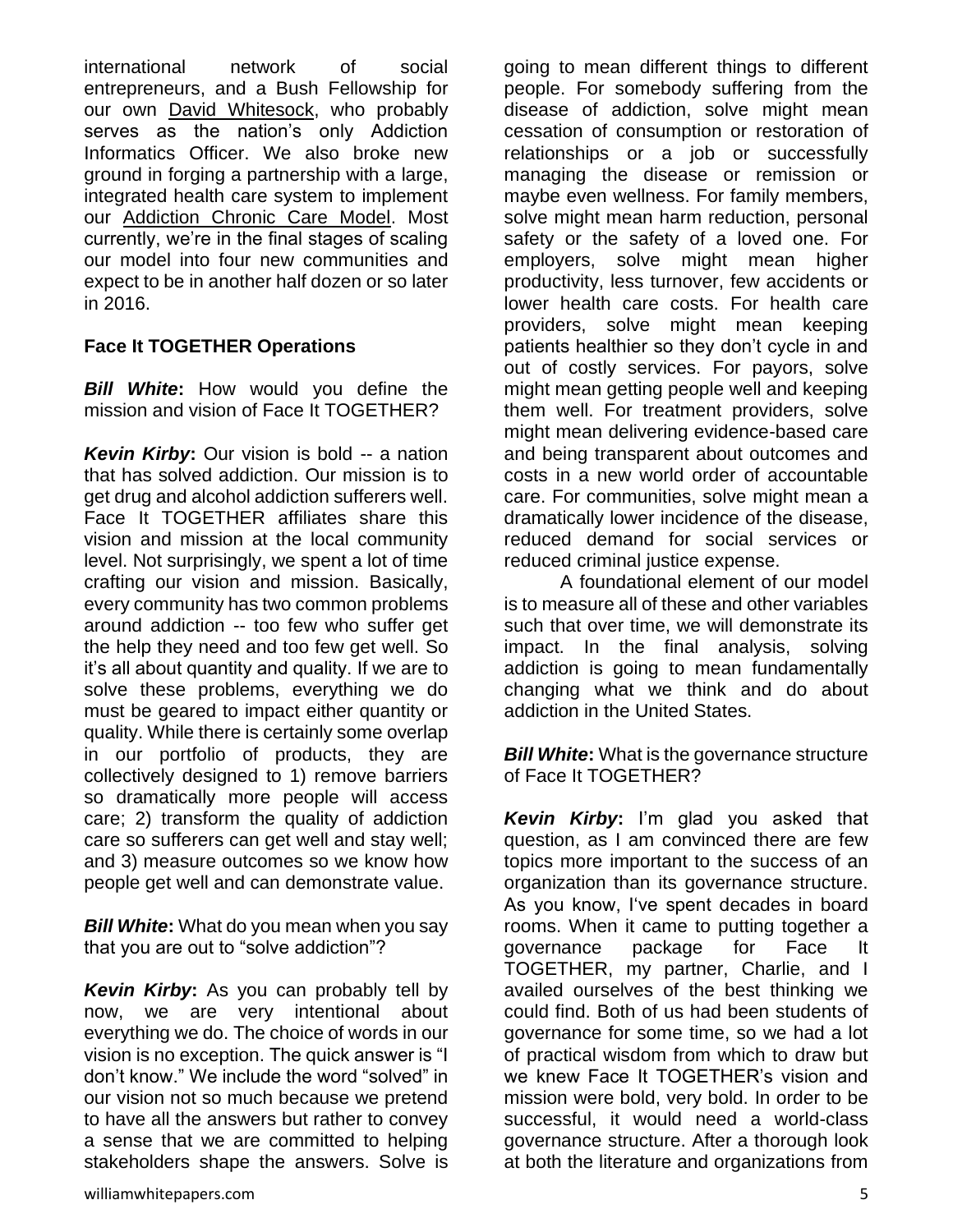which we thought we could learn a thing or two, we put together a comprehensive governance package which leaned primarily on two reputable resources; the National Association of Corporate Directors (NACD) and Jim Collins.

NACD, of which I've been a member for many years, is the recognized authority on advancing excellence in corporate governance, and Jim Collins is a renowned American author, business consultant and lecturer known best perhaps for his NY Times Bestseller, *Good to Great*. Basically, we designed our [governance package](http://www.wefaceittogether.org/about-us/governance) informed by best governance practices and tailored it to reflect the boldness of our vision and mission. It contains all of the expected tools and probably several that are not so common. Most importantly, we very intentionally define the position description of a director to be identical to that which one might expect to find in, let's say, a Google or Apple, pushing the organization to greatness, with one very important addition. Directors of excellent non-profit organizations must not only be prepared to do the job of a typical corporate director; they must also be willing and able to be an active resource for the CEO.

 Today our board consists of four directors, including myself, with a variety of private sector backgrounds -- everything from a CEO of a publicly traded technology company to a marketing small business owner to an award-winning journalist. Clearly, I work for the board. I happen to be an uncompensated CEO but I am held accountable to perform in the same way as others. My board is fully versed on the dynamic strategies and operations of Face It TOGETHER and has been an important asset at this still early stage of our evolution. Interestingly enough, every one of us is willing to step aside whenever it might be best for the furtherance of our very important mission. We hold these positions to further the organization, not the other way around. Our plan is to slowly add additional directors as our footprint expands beyond the Upper Midwest, quite possibly to include representatives from some of our more significant strategic partners.

We apply the same intentionality and rigor to the governance of our affiliates. Included in the affiliate playbook is a comprehensive governance model reflecting these same ideals.

*Bill White:* How is your community model different from a typical Recovery Community Organization?

*Kevin Kirby***:** I'll start by talking about [what](http://www.faceitsiouxfalls.org/about-us/annual-reports)  [our affiliates do.](http://www.faceitsiouxfalls.org/about-us/annual-reports) Our work is tailored to each community but our affiliates carry out their mission in six general ways: advance system-wide change; remove stigma through public education; mainstream addiction care into healthcare; mainstream addiction wellness into the workplace; provide peer-based addiction management support services; and use technology to deliver services and measure outcomes.

While I'm no expert in the operation of a typical RCO, I think you'll see some things in here that distinguish our model. First of all, from a customer's perspective, the people we serve step into a very different space. We're really intentional about requiring our affiliates to meet some pretty important design standards consistent with our brand and values. We believe strongly that our offices must have the high quality look and feel of those normally associated with serving customers in a health care setting. We don't do this to make us look good, but because we must be cognizant of the explicit and implicit messages we're sending to our communities and to those who need our help. If we're going to change what we think and do about addiction, we'd better start with what the organization looks like and where it's located.

Also, and this was covered in some detail in the previous question, you'll notice that we don't subscribe to the proposition that community organizations dealing with addiction need to be organized by or led by the recovery community. Our model is designed to solve a community-wide, deeply entrenched societal problem. Our experience tells us that boards of directors must reflect the whole community and be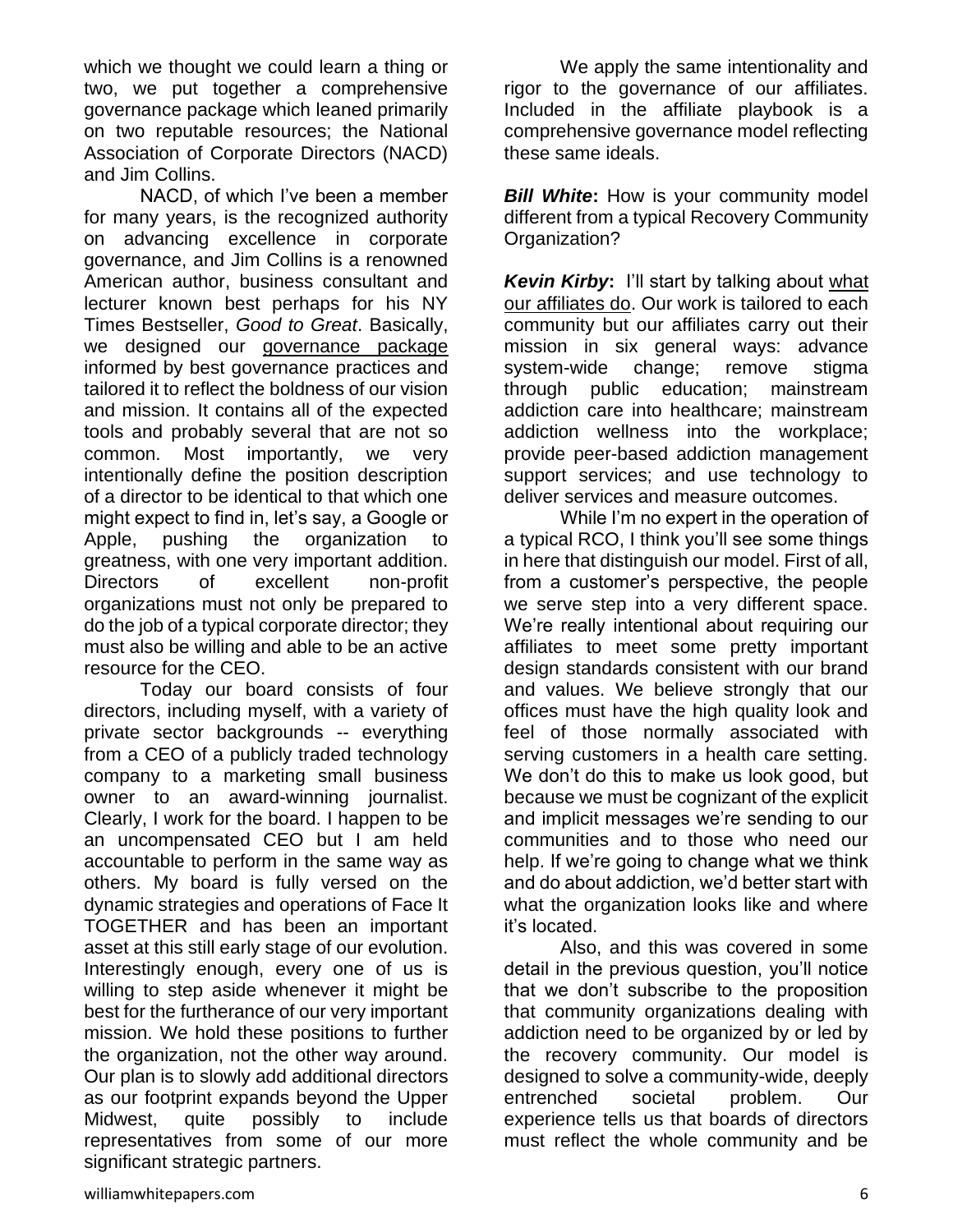equipped to lead broad community transformation.

That is not to say that the recovery community isn't critical to our success or that those in recovery aren't involved in governance. To the contrary, some of our most effective directors have the whole package -- fitting the director profile and in recovery. Here again, if we're going to change what we think and do about addiction, we might consider rejecting the notion that only those in recovery are qualified to do this work. I'm not diabetic but I think I could add value to an organization committed to meaningful and sustainable changes around diabetes. We have some wonderful directors as passionate, empathetic, and committed as any of us in recovery.

*Bill White***:** How is Face It TOGETHER funded and how has that changed since its inception?

*Kevin Kirby***:** Even before FITSF was created, I was able to attract some early angel investors to fund its start-up. In its first 2 or 3 years of operation, it was able to attract a sufficient amount of employer partners, United Way support, private philanthropy, and net proceeds from events to sustain itself.

The primary source of funding for the national effort, Face It TOGETHER, has been "angel capital." Like a lot of start-up entrepreneurs, I went to family and friends to raise the money. Among my family and friends, which included our region's leading health care delivery systems, we've raised and spent about \$6M since inception, most of it focused on the last three years.

Our funding strategy has evolved in a rather predictable fashion as our business has matured. Again, like a lot of start-ups, we spent angel capital doing research and development work to create products and services that can be commercialized. Over the last six months, we've been actively managing a pivot away from reliance on philanthropy toward a fully self-sustaining business delivering products and services to customers. I expect that by 2017, Face It TOGETHER will be thriving through a combination of revenues from customers throughout the country and from a small group of philanthropists.

We believe we can be successful long term in accomplishing our mission without building a lot of overhead into the national organization. Our experience tells us that a team of, let's say, 15 to 20 talented social entrepreneurs can effectively scale our model such that by about 2025, we'll be in 50 communities.

**Bill White:** What would you describe as the core focus of Face It TOGETHER's work as a national organization?

*Kevin Kirby***:** That's an easy one. Our core focus is our mission -- getting addiction sufferers well. Nobody ever said this was going to be easy. I'm convinced that we can be successful to the extent we remain absolutely steadfast to this mission. Everything else is just noise. Today, we have a well-conceived package of strategies designed to further our mission. Tomorrow, we'll have a different set. We don't really care how we get there. The mission trumps everything else. I suspect, however, that a primary mechanism to further our mission will always be empowering a network of affiliated communities with new, proven, and innovative tools to go where nobody has gone before.

**Bill White:** How have you engaged with health care providers and payors?

*Kevin Kirby***:** Before I get to the how, let me begin by saying that meaningful and sustainable solutions to addiction are simply not possible without the robust participation of both health care and payors. We've spent a lot of time and resources understanding [the needs of these players](https://hbr.org/2013/10/the-strategy-that-will-fix-health-care/) and designing products to meet them.

If you talk to anyone involved in the traditional health care system, they'll readily admit that they have no idea what to do with patients suffering from addiction. It's a problem they've ignored, so most health care providers today are totally ill-equipped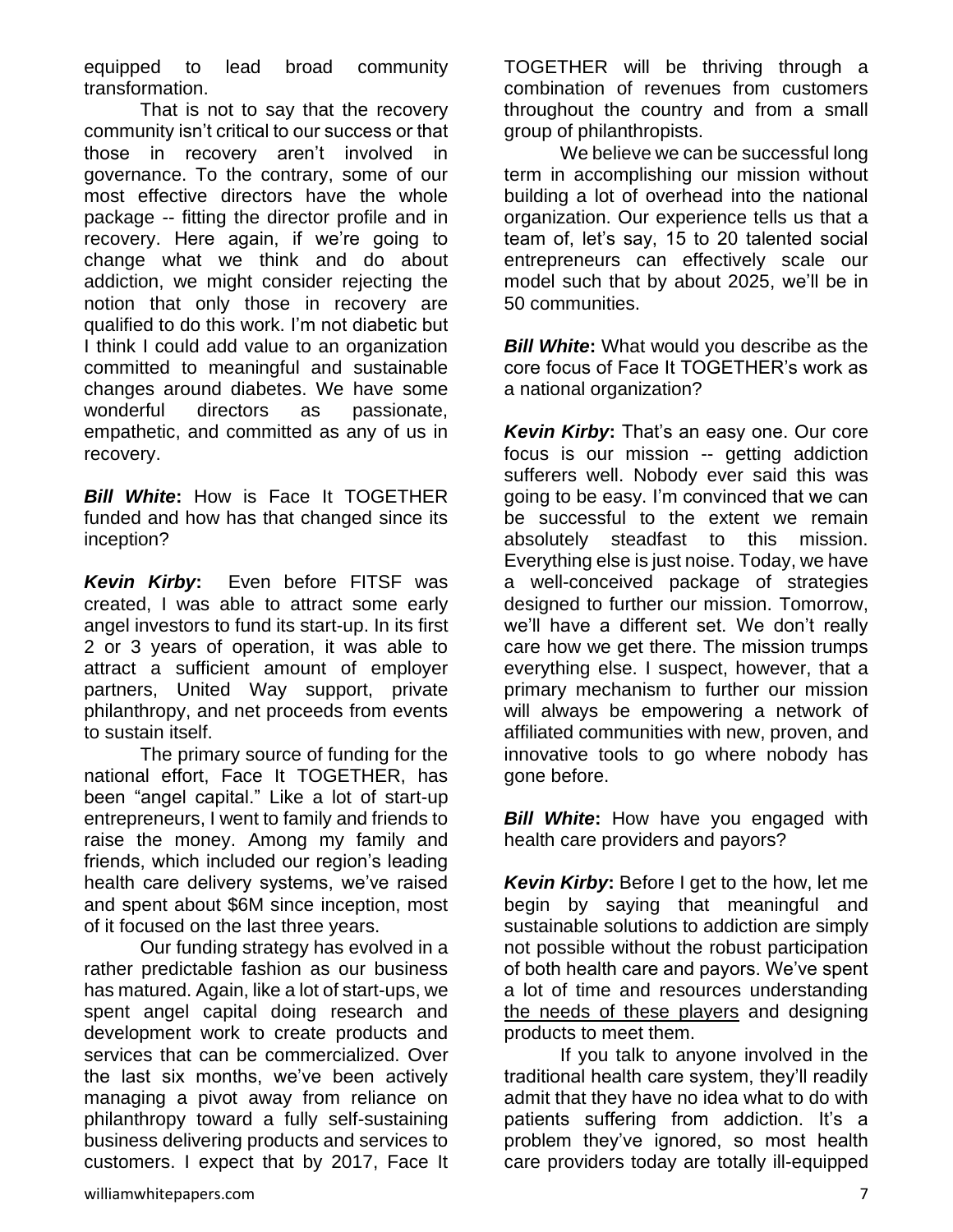to help people with addiction get well, and the costs to health care are tremendous. But as outcomes-based health care reimbursement becomes a reality, they also understand that they can [no longer avoid](http://www.wefaceittogether.org/news/resources/cain-brothers-industry-insights) dealing with this disease.

We work with health care partners, such as integrated delivery systems, to help them [successfully address addiction](http://www.wefaceittogether.org/what-we-do/mainstream-addiction-care) in the new era of patient-centered, outcomesdriven care. Our tools and programs are designed to help providers better care for addiction sufferers by making more accurate diagnoses, referring patients to appropriate levels of care, and building and connecting patients to a continuum of care that extends beyond the walls of treatment and the clinic.

Our [Addiction Chronic Care Model](http://www.wefaceittogether.org/what-we-do/mainstream-addiction-care/addiction-chronic-care-model) draws on a well established approach to care for other chronic illness. It helps health care providers enhance the patient experience, improve outcomes and reduce costs around addiction. It's based on the patient-centered medical home model, with a coordinated, team-based continuum of care connecting the clinic with community resources. For example, we're working with Sanford Health, the nation's largest rural health care system, to train and support Face It TOGETHER peer navigators in primary care clinics. These peer support advocates guide patients through the complexity of clinical and community addiction care and provide long-term recovery coaching. We'll also be able to provide these kinds of peer supports to patients remotely - such as via smartphone, text or video -- through our new technology platform, which is fully HIPAA compliant.

On the insurance side, we know that payors succeed when people get well and stay healthy. We help them do this in a variety of innovative ways around addiction. Payors are already engaged in care coordination, wellness, and disease management with their covered lives. So we help strengthen and enhance these initiatives by better managing population health specifically around addiction. We offer technology, tools, services, and analytics to improve long term addiction support and help payors better manage costs.

And, finally, even though you didn't ask about the engagement of [treatment](http://www.wefaceittogether.org/news/resources/the-future-of-addiction-treatment-in-the-united-states)  [providers,](http://www.wefaceittogether.org/news/resources/the-future-of-addiction-treatment-in-the-united-states) they too are a requisite piece of meaningful and sustainable solutions. Treatment, as you know, is in the midst of a revolution. All the buzz these days is about consolidation, largely motivated by scaling efficiencies and increased volumes due to more insured lives and parity. What hasn't been getting the attention it deserves is the impact on the treatment industry of the demise of the fee-for-service reimbursement system. Those who are at financial risk for patient and/or covered lives are simply not going to sustain any longer an industry that isn't wholly committed to joining the 21st century movement of accountable care.

Our health care and payor partners recognize that they are going to be a powerful force in shaping the future of the treatment industry. Treatment providers will thrive to the extent that they deliver service as part of a continuum of care and are held accountable for their outcomes relative to cost. This is a dramatic transformation in the cultures of these institutions. Not all are going to make it. Here again, we look to partner with those treatment providers who are interested in working with us and our customers to build meaningful and sustainable solutions.

*Bill White***:** What role do employers play in your model?

*Kevin Kirby***:** Employers are the foundation upon which our model rests. Unfortunately, employers have historically been ignored or viewed as adversaries by many in the traditional recovery movement. But because employers and the private sector bear some of the greatest costs when it comes to addiction, they're also positioned to effect the greatest change. About 70 percent of those with addiction issues are employed either part or full time. Most hide their disease due to stigma, shame, and fear of consequences at work, driving tremendous costs in the workplace. Through our [Workplace Initiative,](http://www.wefaceittogether.org/join-us/employers) we help employers integrate addiction into their chronic disease management or corporate wellness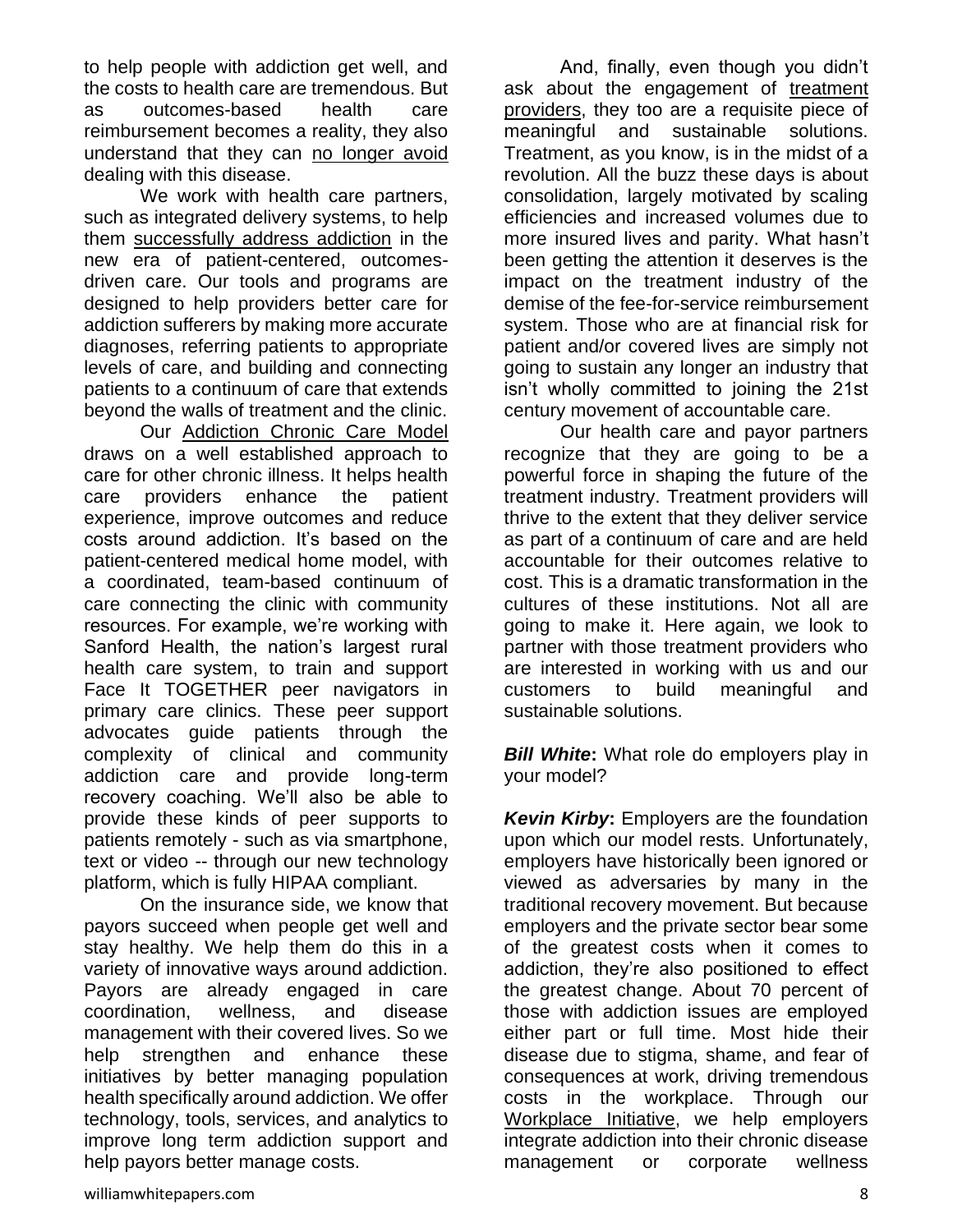programs. The goal is to remove stigma and build a culture of addiction wellness through workplace education, outreach, and peer-topeer support. Employers embrace the program because they help employees and their families and strengthen the bottom line.

Our Workplace Initiative is also the linchpin to our successful affiliate business model. The investment from Workplace Initiative partners helps ensure long term financial sustainability so our affiliates aren't dependent on public dollars.

**Bill White:** How has your model evolved over time and what's your process for innovation?

*Kevin Kirby***:** While we're bold in our conviction that addiction can be solved, we don't pretend to have all the answers. Our model has gone through many iterations since our inception six years ago. We're a learning organization and we've made a commitment to doing the things that support innovation, including nurturing a culture of collaboration and transparency and encouraging healthy debate so we can be open to new ideas. We routinely draw insights and learning from other fields. We're also working to capture and use the right data in order to better understand how our work should evolve. And we're in the early stages of convening an outside Advisory Board of thought leaders from health care, social entrepreneurship, data analytics, addiction treatment, and other fields to challenge us and stimulate improvements to our model.

*Bill White***:** What are the key paid and volunteer roles within Face it TOGETHER Affiliates?

*Kevin Kirby***:** We're similar to a typical RCO in that we have a combination of paid staff and volunteers providing addiction management support services, such as recovery coaching and telephone support. However, we have two key roles that probably look very different. Our Executive Director profile is much more business focused, with an emphasis on the qualities

and skills of social entrepreneurship. Our Executive Directors must be able to lead change through a market-based approach. We also have a paid Director of Partner Relations whose role is managing and growing the employer relationships for the Workplace Initiative. Again, this role is one that requires a strong business orientation.

*Bill White***:** Describe your approach to recovery support services and the technology you're using to enhance this work.

*Kevin Kirby***:** Our recovery coach training curriculum is modeled on best practices in peer support for chronic disease as advanced by [Peers for Progress,](http://peersforprogress.org/) a global program of the American Academy of Family Physicians Foundation. Also, peer recovery coaches at our affiliates use a proprietary web-based technology platform, powered by Welkin Health -- a leading digital health company -- to help coaches provide quality, continuous peer support. The platform organizes workflow to make providing support easier and more effective and it allows clients to communicate with their coach whenever and wherever they need it, including by phone, email, or text. The platform also tracks and records interactions and other data so we have real-time understanding of what's working for clients and what's not. It's also HIPAA compliant and can integrate with other systems, such as Electronic Health Records.

*Bill White*: What community partnerships have been most important to the work of Face It TOGETHER?

*Kevin Kirby***:** We've touched on many dimensions of this question, but engagement with the private sector has really been the key to our success given its importance to the financial sustainability of our first affiliate. But I'd be remiss if I didn't also point to our commitment to collaboration and serving as a neutral party so we can bring all sectors to the table to effect fundamental, systemic change. This includes everyone we've talked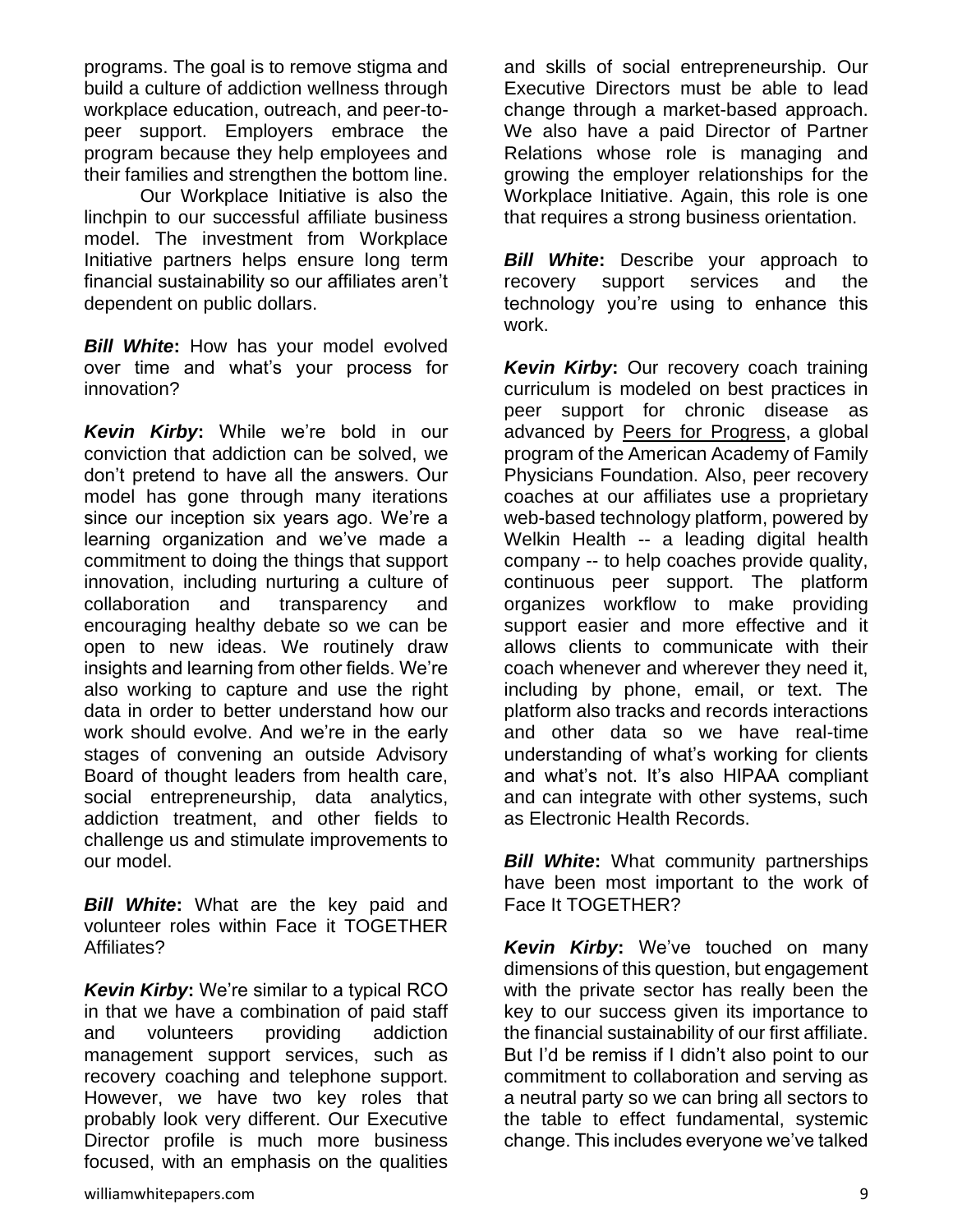about in the public, private, and nonprofit sectors.

*Bill White:* How has the local community response to Face It TOGETHER evolved over time?

*Kevin Kirby***:** That's an interesting question. As you know, our pilot community of Sioux Falls, South Dakota, jumped in with both feet right up front. Among the roles of FITSF is keeping the momentum going by being a catalyst to ignite various sectors and reminding stakeholders of their interest in being part of meaningful solutions. We've made tremendous progress working with some sectors like employers, health care, payors, banks, United Way, and others. Largely due to resource limitations, however, not every sector is yet part of the solution.

As we expand our footprint, we are getting exposure to more communities. We are learning from each one. Generally, the community responses have been overwhelmingly positive. In the case of our home town, everything was new. I was just a guy with some big ideas and no organization yet existed. Today, when we first start talking with community representatives, we have years of experience, a talented team, and a portfolio of products that have been designed, proven, and commercialized to meet the needs of customers everywhere.

Working in these new communities, we've discovered a common thread among stakeholders. While there is very little we can explain to community stakeholders that they don't already know about their community's addiction-related problems, we are perceived as different from yet another in a long line of "next big things." We are a business operating in the social sector focused on delivering value to customers. One comment we hear often is, "you guys are neutral, transparent, and collaborative."

*Bill White***:** You have emphasized the importance of collecting and reporting measurable outcomes in the work of Face It TOGETHER. Could you describe the data management system you use and some of its key elements?

*Kevin Kirby***:** We believe that the future of addiction care lies in good data. That's why we've invested significant resources in developing the [technology and systems](http://www.wefaceittogether.org/what-we-do/population-health-management) to measure and track our recovery support services and outcomes. We're currently using a proprietary database and technology platform to identify the individual, social, and community factors and health care interventions that help or hinder a client's ability to get well.

At the foundation of our evaluation model is the Recovery Capital Index (RCI). As you well know, the architecture of the RCI is based on three primary domains shown to play an integral role in someone's ability to get well from addiction: physical and human capital, family and social capital, and cultural capital. The RCI and our tools allow us to measure the manifestations of the disease of addiction and the elements that influence addiction care, recovery, and wellness. We're also working to measure the social impact of our model on communities and other stakeholders, such as employers.

*Bill White***:** You have had other communities seeking to replicate or adapt the Face It TOGETHER model through an affiliate process. Could you describe how this affiliate process works and its current status?

*Kevin Kirby***:** Sure, but first let me address our rationale for building a network of affiliates. We concluded early on that success in our home town is limited to the extent that many of the messages that contribute to the stigma and stereotypes around addiction come from national sources, like TV, newspapers, movies, websites, and the like. In order for communities to overcome the resulting psychological barriers, we had to create something capable of bringing these messages into the 21st century. We are convinced that a growing network of affiliated community organizations is capable of attracting the types of cause partners required to reshape the messaging around addiction on the national stage.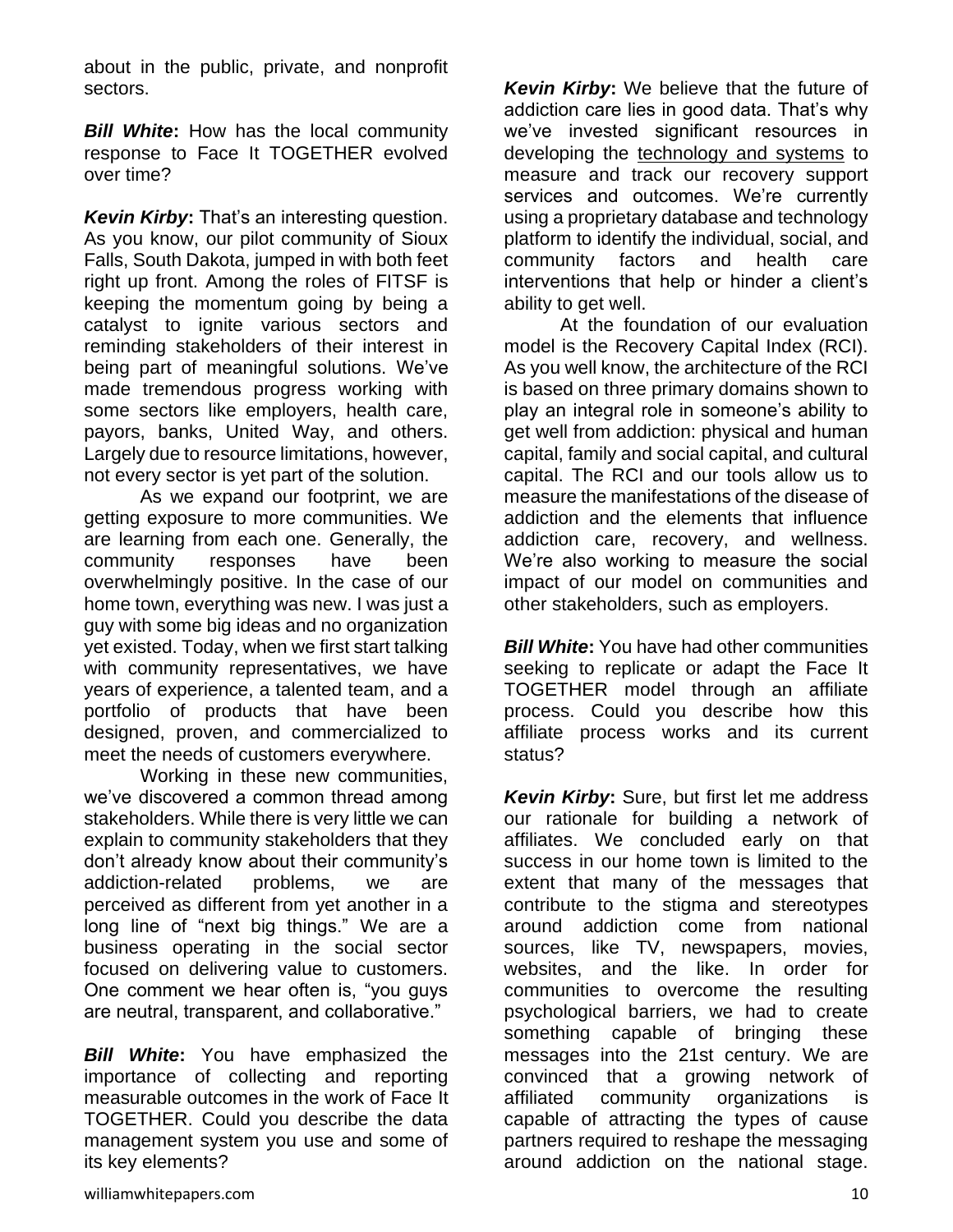Again, the most successful application of this strategy can be found with Susan G. Komen for the Cure.

Now, for how the [affiliation process](http://www.wefaceittogether.org/become-an-affiliate) works. In 2011 we formed a separate nonprofit entity, Face It TOGETHER, to build out a national network of Face It TOGETHER affiliates. We're working with several new communities now in North Dakota, Minnesota, Texas, Colorado, Massachusetts, and New Hampshire, and expect to have around ten new affiliates operating in 2016.

We don't choose affiliate communities, they choose us. We go where we're invited by leaders with the ability to effect change. The three phase affiliation process generally runs about seven months. We've designed the process very deliberately to ensure the organization has a strong foundation for success. It includes significant time invested in developing community leadership and securing engagement from key stakeholders. We help identify and enlist a broad spectrum of champions, conduct outreach to educate the community, and provide guidance in tailoring the Face It TOGETHER model to local needs. Following that, the process includes the nuts and bolts of establishing the organization, laying the groundwork for proper governance and a business plan. The final phase includes hiring and training key staff and getting the doors open.

*Bill White***:** Describe your relationship with affiliates and the benefits of affiliation with Face It TOGETHER.

*Kevin Kirby***:** Face It TOGETHER affiliates are independent 501(c)(3) organizations that are community owned and operated but have a formal affiliation agreement with the national Face It TOGETHER organization. The affiliation agreement is designed to define and govern the relationship in a collaborative, mutually accountable way. Affiliates [benefit from the relationship](http://www.wefaceittogether.org/become-an-affiliate/affiliate-benefits) in many tangible and intangible ways. Under the affiliate relationship, we provide communities the roadmap, along with the tools, technology, programs. and support necessary to effectively implement our model locally. Our model is financially sustainable, which is very appealing to existing RCOs. We provide a full operational playbook to implement our programs and ongoing training and support to do that well. Another benefit is the use of our brand identity. The values and principles embedded in our brand help power our work in communities. Affiliates will also reap the lessons learned from aggregated data and analytics. Lastly but probably most importantly, affiliates benefit from joining a network of other like-minded changemakers and all of the collaboration opportunities that come along with that.

## **Reflections on Work to Date**

*Bill White:* What do you think have been Face It TOGETHER's most important achievements to date?

*Kevin Kirby***:** As with any start-up operation, and especially one with bold aspirations, survival has been our most important achievement. Beyond that, we have made all of the typical early mistakes so that our affiliates don't have to make the same ones. Each time, we failed forward. Today, we own the space of incorporating addiction into chronic disease and wellness programs, into population health management, into data analytics, and into chronic care models of health care delivery. We have what the Silicon Valley start-up folks call a "minimum viable product" -- one that will continue to get better but that today delivers sufficient value to be viable in communities across the country. We have a template that provides all of the tools necessary for communities, whether they have an existing RCO or not, to solve addiction.

*Bill White:* What would you say have been the greatest challenges you have faced in this effort?

*Kevin Kirby***:** Well, nobody said solving our nation's most pressing health and societal challenge was going to be easy. Every day, every new customer, every opportunity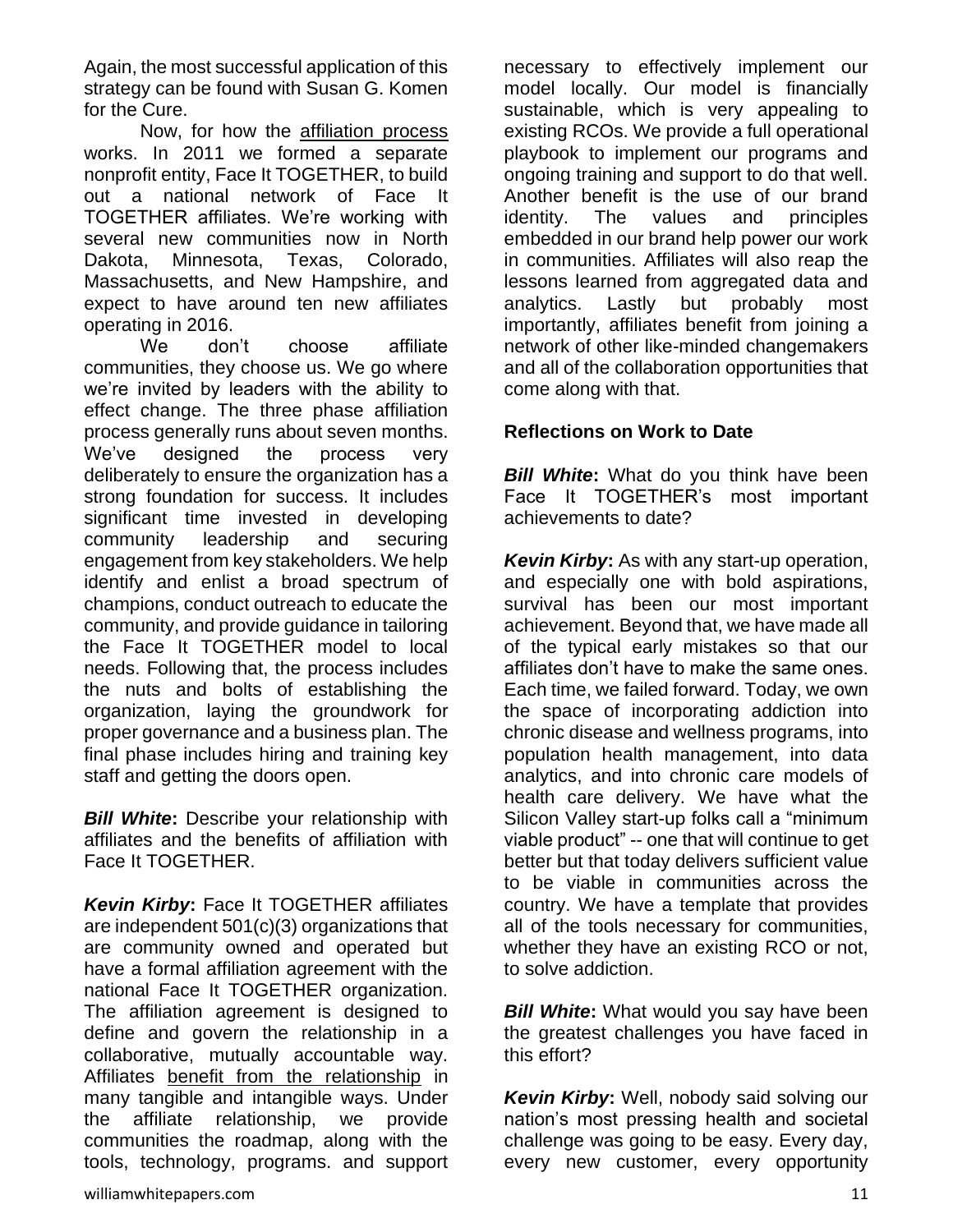presents a new set of challenges. Arguably the biggest challenge we've faced since day one, though, has been being accepted for what we are. Our greatest attributes -- our neutrality and our talent -- can be an obstacle in a field that has evolved in rather insular ways for decades and is characterized mainly by silos. I think it's been pretty easy to ignore us until now, having tipped the scale from aspiration to proof. In retrospect, there's nothing terribly revealing about that. History is filled with examples of outsiders transforming industries. Rarely have disturbing innovators been welcomed with open arms. Having said that, we look forward to working collaboratively with partners everywhere who are interested in real solutions.

*Bill White***:** What do you feel best about in terms of what you have achieved through Face It TOGETHER?

*Kevin Kirby***:** I feel blessed to act as a packager of all of the great ideas and solid principles given to us by you and others. If it weren't for you, I don't think I'd have landed on the notion of building service delivery systems to match the chronic nature of the disease. If it weren't for people like William Moyers and others, I don't think I would have understood nearly as well the magnitude of psychological barriers that must be overcome. It it hadn't been for Faces & Voices of Recovery, we might not have the opportunities afforded by parity legislation. If it hadn't been for the most disruptive transformation in the history of health care, I don't think we would be resonating like we are with the industry's giants. So, to answer your question, I feel like I'm a lucky survivor who happens to be in the right place at the right time. Today, I have the best job on the planet. I'm surrounded by really talented people availing ourselves of all that is known and intentionally and systematically developing, proving, and commercializing the missing pieces to do something really special. I couldn't ask for more than that.

*Bill White***:** Recovery community organizations around the country are looking

williamwhitepapers.com 12

at models of financial sustainability that will allow them to continue their work in public and professional education, policy advocacy, and the delivery of peer-based recovery support services. Is the model you have developed in Sioux Falls a viable model for such RCOs to consider?

*Kevin Kirby: Absolutely. We have RCOs* calling us every week looking for help in establishing a more financially stable business model. The vagaries of public spending, changes in the health care industry, and other external forces are going to squeeze RCOs even more going forward. We help RCOs evaluate whether the model can work for them and their community and what the affiliate development process is like. Some expect it to be like flipping a switch but we've learned that transitioning RCOs can take almost as much effort and time as starting a new organization from scratch.

*Bill White*: What are some of the most important lessons you have learned through the work of Face It TOGETHER?

*Kevin Kirby***:** Well, we've learned a lot of important lessons along the way. I think that first and foremost, we've come to grips with the fact that we need to be empathetic to our audiences. While we don't pretend to have all the answers, I think we sometimes come off that way. We embrace our role as disturbing innovators but that doesn't mean we can afford to be perceived as the bull in the china shop. It's a fine balance though. On the one hand, we know that solving addiction is going to require extraordinary measures and that, from time to time, there will be those who've done things the same way for so long that they are reluctant to or are fearful of change. Experience tells us that being inclusive and transparent every step of the way is the best way to get buy in. But, we're never going to keep everybody happy. That's not our job. Our job is to solve addiction.

Another valuable lesson we learned the hard way is to only go where we're invited by those with the capacity to effect